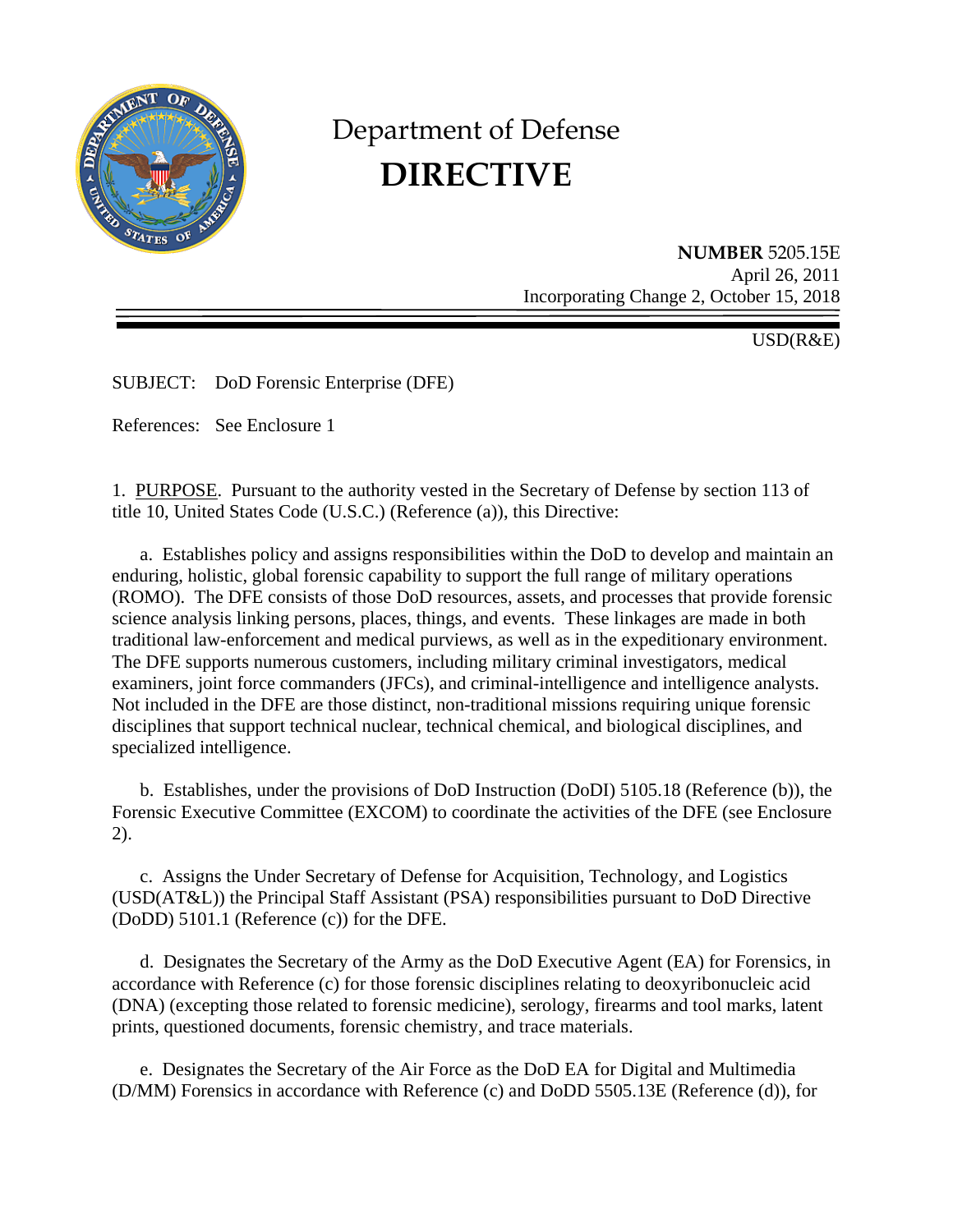those forensics disciplines relating to computer and electronic device forensics, audio forensics, image analysis, and video analysis.

f. Assigns to the Director, Defense Intelligence Agency (DIA), primary responsibility for intelligence activities and programs related to forensics pursuant to DoDD 5105.21 (Reference (e)).

g. Cancels the USD(AT&L) Memorandum (Reference (f)).

2. APPLICABILITY. This Directive:

 a. Applies to OSD, the Military Departments, the Office of the Chairman of the Joint Chiefs of Staff and the Joint Staff, the Combatant Commands, the Office of the Inspector General of the Department of Defense (IG, DoD), the Defense Agencies, the DoD Field Activities, and all other organizational entities within the DoD (hereinafter referred to collectively as the "DoD Components").

b. Does not apply to:

(1) Technical nuclear or technical chemical and biological forensics, including forensic disciplines that support these efforts, which are distinct, non-traditional missions requiring unique capabilities that are governed by title 50, U.S.C. (Reference (g)), and DoDDs 5160.05E and S-2060.04 (References (h) and (i)).

 (2) Specialized intelligence collected through reconnaissance programs by the DoD offices described at subsection 3.5(h)(7) of Executive Order 12333 (Reference (j)), which involve the quantitative measurement and interpretation of signatures performed outside the scope of the Capstone Concept of Operations for DoD Forensics (Reference (k)).

3. DEFINITIONS. See Glossary.

4. POLICY. It is DoD policy that:

 a. The Forensic EXCOM shall oversee the implementation of this Directive and facilitate the coordination of forensic activities throughout DoD.

 b. Enhancement of forensics capabilities within DoD shall minimize redundancies by leveraging existing capabilities and programs to the fullest extent feasible.

 c. The DoD forensic functions -- recognize, preserve, collect, analyze, store, and share - shall be conducted in a manner that maximizes consistency and interoperability across the DoD and at the national and international levels.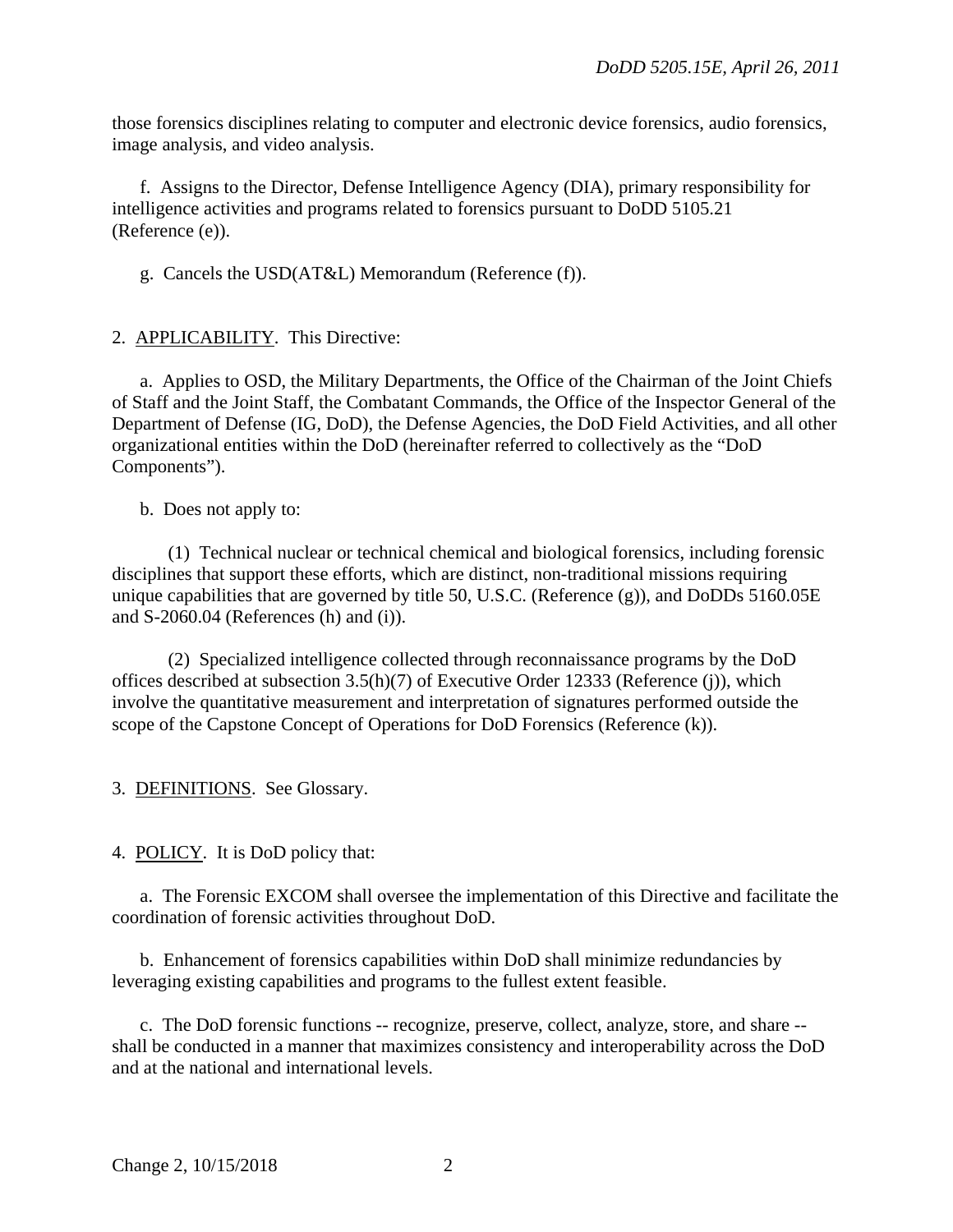d. Forensic capabilities shall be fully integrated into military operations across the ROMO as appropriate.

e. Nothing in this Directive shall supersede the roles and responsibilities of the Heads of the DoD Components to exercise their authorities pursuant to References (a) and (h) and title 5, U.S.C. Appendix, also known as "The Inspector General Act of 1978" (Reference (m)).

 f. Individual rights and privacy shall be protected in accordance with applicable laws and policies. Reference (k), DoDD 5148.13 (Reference (l)), Procedures 1-4 and 7 in DoD Manual 5240.01 (Reference (n)) and Procedure 13 in DoD 5240.1-R (Reference (n)) apply to the activities of DoD Intelligence Components. Incidents that constitute questionable intelligence activities and significant or highly sensitive matters shall be reported pursuant to Reference (n).

g. DoD forensic functions, material, and data collected for forensic analysis and the results of that forensic analysis shall be protected at the appropriate classification level pursuant to established security classification guides and DoDI 5200.01 (Reference (o)) to facilitate information sharing.

h. Forensic material and data collected pursuant to DoD's law enforcement mission shall be protected and handled in accordance with applicable criminal evidentiary standards.

 i. DoD shall, through the Forensic EXCOM, promulgate appropriate enterprise standards for expeditionary forensic laboratories and personnel performing forensic analyses.

5. RESPONSIBILITIES. See Enclosure 3.

6. RELEASABILITY. **Cleared for public release.** This directive is available on the DoD Issuances Website at http://www.esd.whs.mil/DD/.

7. SUMMARY OF CHANGE 2. This change reassigns the office of primary responsibility for this directive to the Under Secretary of Defense for Research and Engineering in accordance with the July 13, 2018 Deputy Secretary of Defense Memorandum (Reference (p)).

8. EFFECTIVE DATE. This Directive is effective April 26, 2011.

 $\overline{\mathcal{Q}}$ 

William J. Lynn **NI** Deputy Secretary of Defense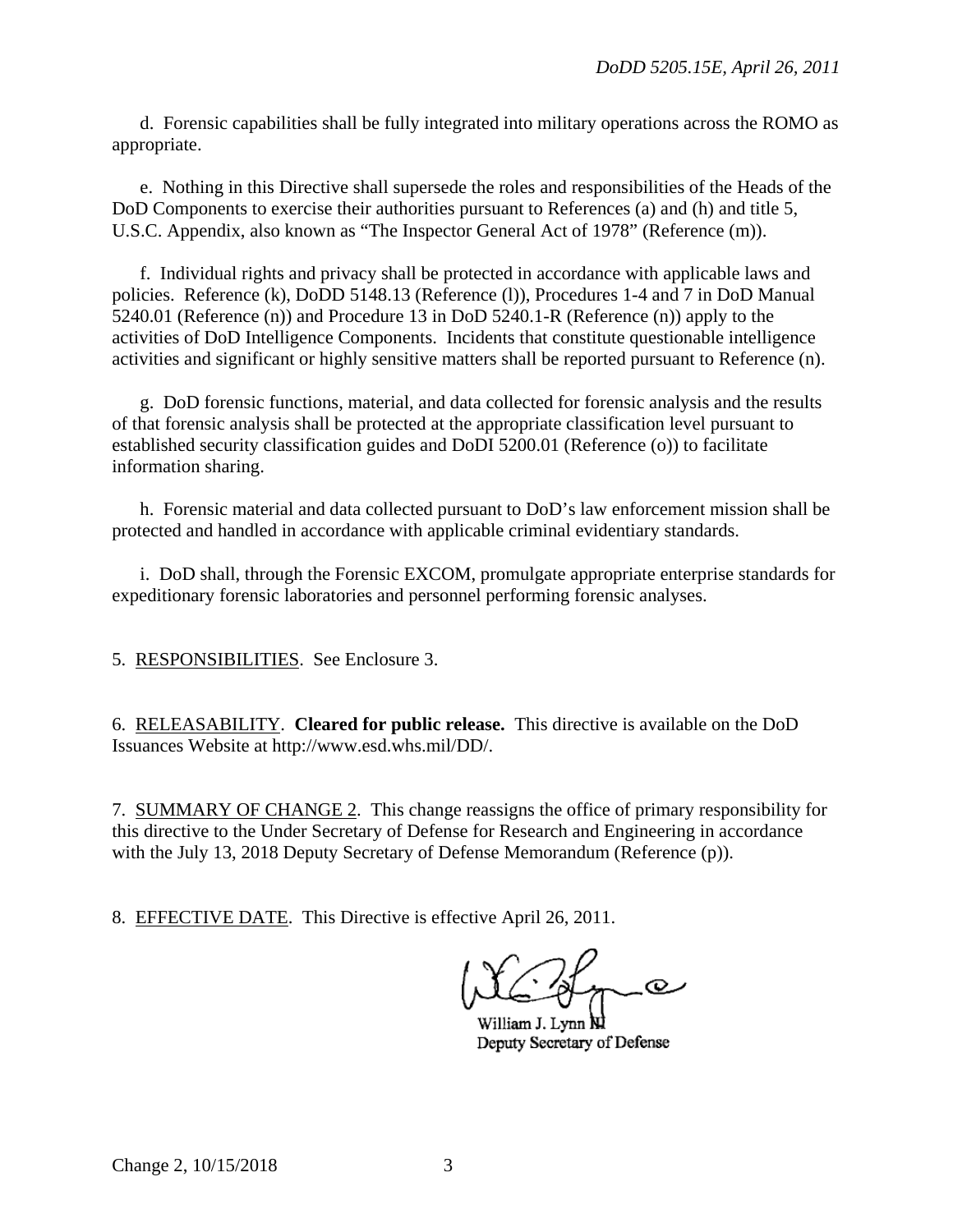Enclosures

- 1. References
- 2. Forensic EXCOM
- 3. Responsibilities

Glossary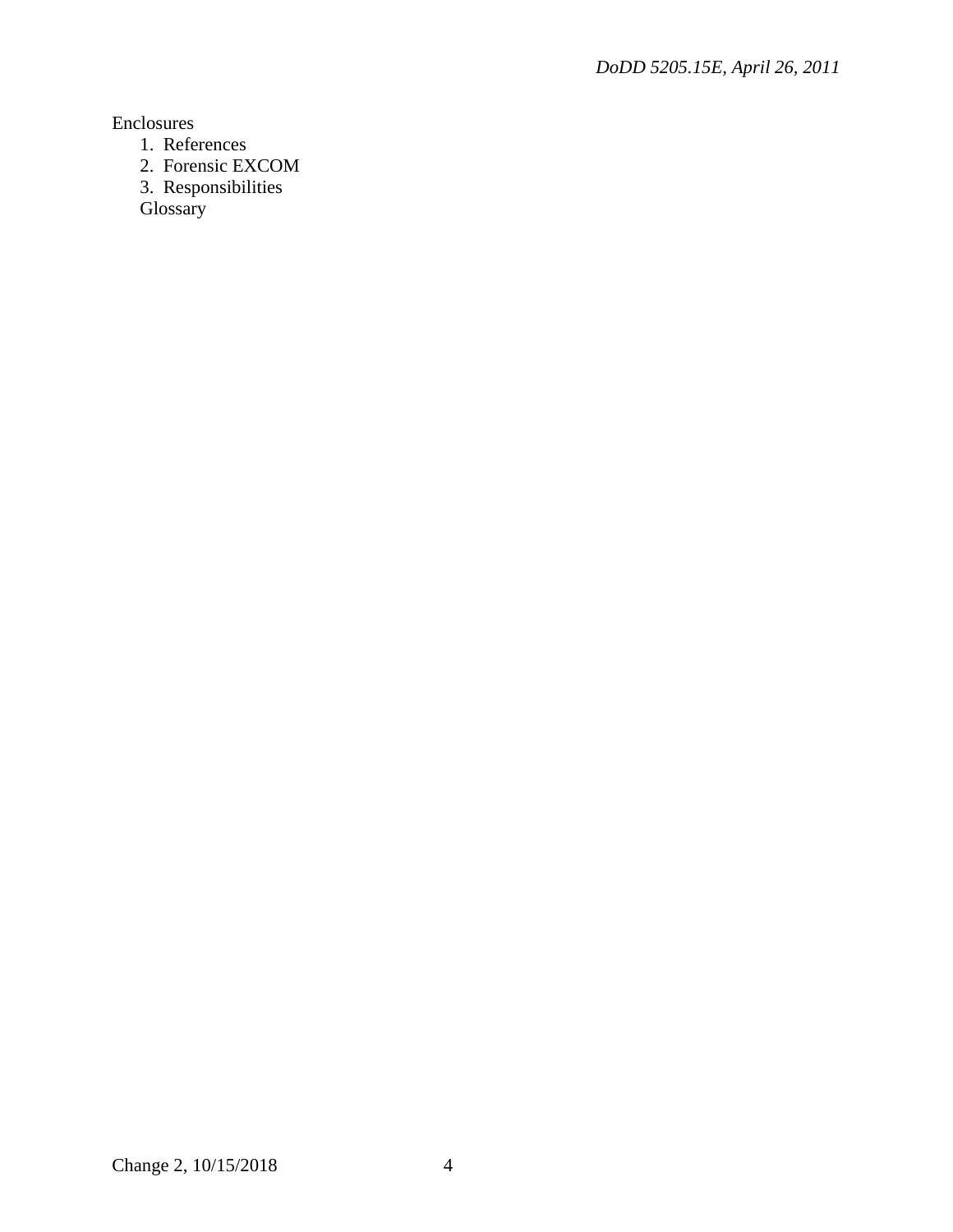# ENCLOSURE 1

# **REFERENCES**

- (a) Title 10, United States Code
- (b) DoD Instruction 5105.18, "DoD Intergovernmental and Intragovernmental Committee Management Program," July 10, 2009, as amended
- (c) DoD Directive 5101.1, "DoD Executive Agent," September 3, 2002, as amended
- (d) DoD Directive 5505.13E, "DoD Executive Agent (EA) for the DoD Cyber Crime Center (DC3)," March 1, 2010
- (e) DoD Directive 5105.21, "Defense Intelligence Agency (DIA)," March 18, 2008
- (f) Under Secretary of Defense for Acquisition, Technology, and Logistics Memorandum, "Defense Forensics Executive Steering Group," January 14, 2008 (hereby cancelled)
- (g) Title 50, United States Code
- (h) DoD Directive 5160.05E, "Roles and Responsibilities Associated with the Chemical and Biological Defense (CBD) Program (CBDP)," October 9, 2008
- (i) DoD Directive S-2060.04, "DoD Support to the National Technical Nuclear Forensics (NTNF) Program (U)," April 1, 2009
- (j) Executive Order 12333, "United States Intelligence Activities," December 4, 1981, as amended
- (k) Director of Defense Research and Engineering, "Capstone Concept of Operations for DoD Forensics," August 5, 2008<sup>[1](#page-4-0)</sup>
- (l) DoD Directive 5148.13, "Intelligence Oversight," April 26, 2017
- (m) DoD Manual 5240.01, "Procedures Governing the Conduct of DoD Intelligence Activities," August 8, 2016
- (n) DoD 5240.1-R, "Procedures Governing the Activities of DoD Intelligence Components that Affect United States Persons," December 1982, as amended
- (o) DoD Instruction 5200.01, "DoD Information Security Program and Protection of Sensitive Compartmented Information," April 21, 2016
- (p) Deputy Secretary of Defense Memorandum, "Establishment of the Office of the Under Secretary of Defense for Research and Engineering and the Office of the Under Secretary of Defense for Acquisition and Sustainment," July 13, 2018
- (q) DoD Chief Information Officer, "DoD Architecture Framework Version 2.02," August 2010
- (r) DoD Directive 5530.3, "International Agreements," June 11, 1987, as amended
- (s) DoD Directive 2310.07, "Past Conflict Personnel Accounting Policy," April 12, 2017
- (t) DoD Instruction 1400.25, Volume 250, "DoD Civilian Personnel Management System: Volume 250, Civilian Strategic Human Capital Planning (SHCP)," June 7, 2016
- (u) DoD Directive 5106.01, "Inspector General of the Department of Defense," April 20, 2012, as amended
- (v) DoD Instruction 5525.07, "Implementation of the Memorandum of Understanding (MOU) Between the Departments of Justice (DoJ) and Defense Relating to the Investigation and Prosecution of Certain Crimes," June 18, 2007
- (w) Annex II to National Security Presidential Decision Directive 46/Homeland Security Presidential Directive 15, "U.S. Policy and Strategy in the War on Terror" January 4, [2](#page-4-1)007<sup>2</sup>

<sup>&</sup>lt;sup>1</sup> This document can be accessed by contacting Director, Defense Biometrics and Forensics, USD(AT&L).  $\overline{a}$ 

<span id="page-4-1"></span><span id="page-4-0"></span> $2$  These are classified document that can be accessed by contacting the Office of the Assistant Secretary of Defense for Homeland Defense and Global Security.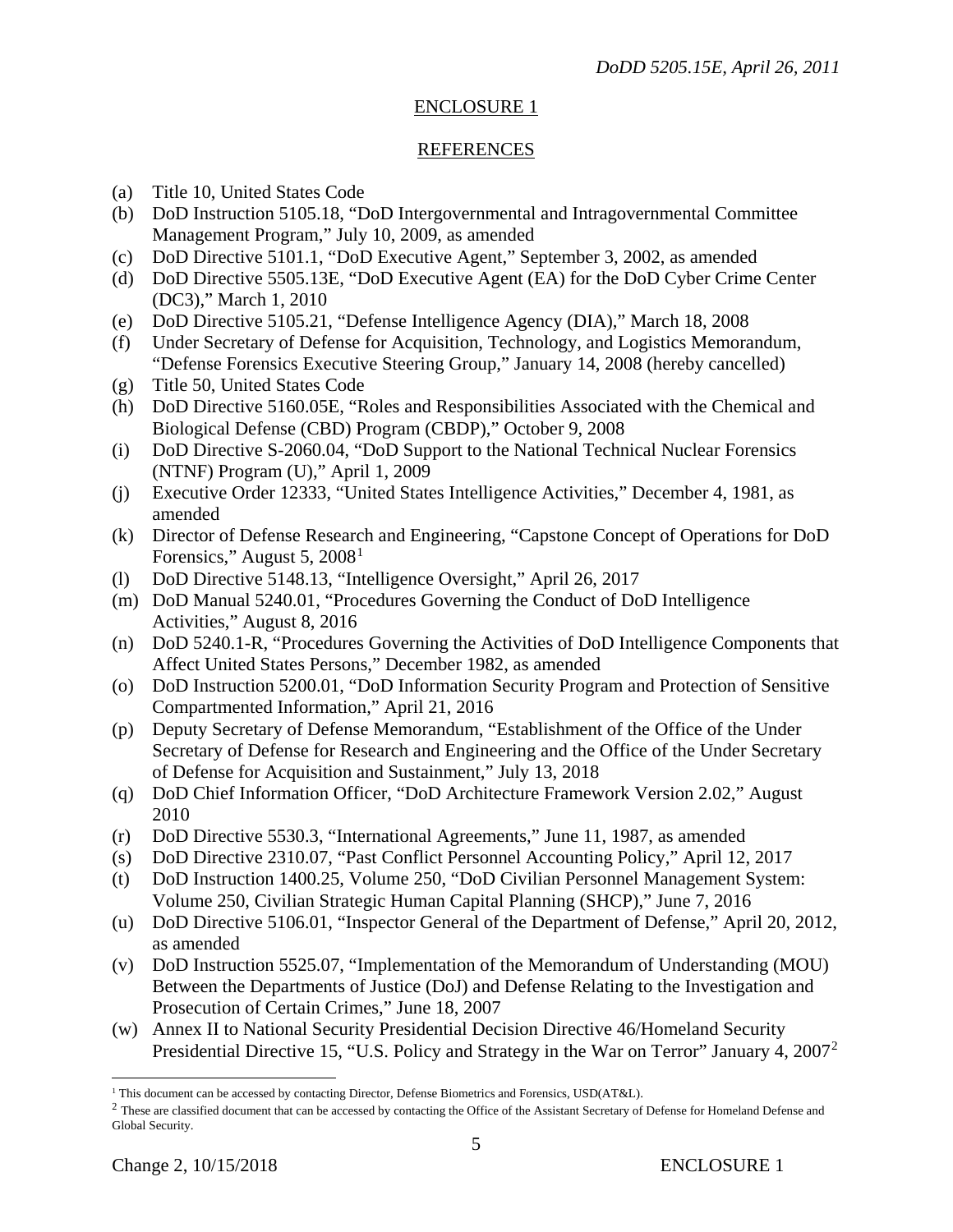(x) National Security Presidential Directive 54/Homeland Security Presidential Directive 23, "Cyber Security and Monitoring," January 8, 20082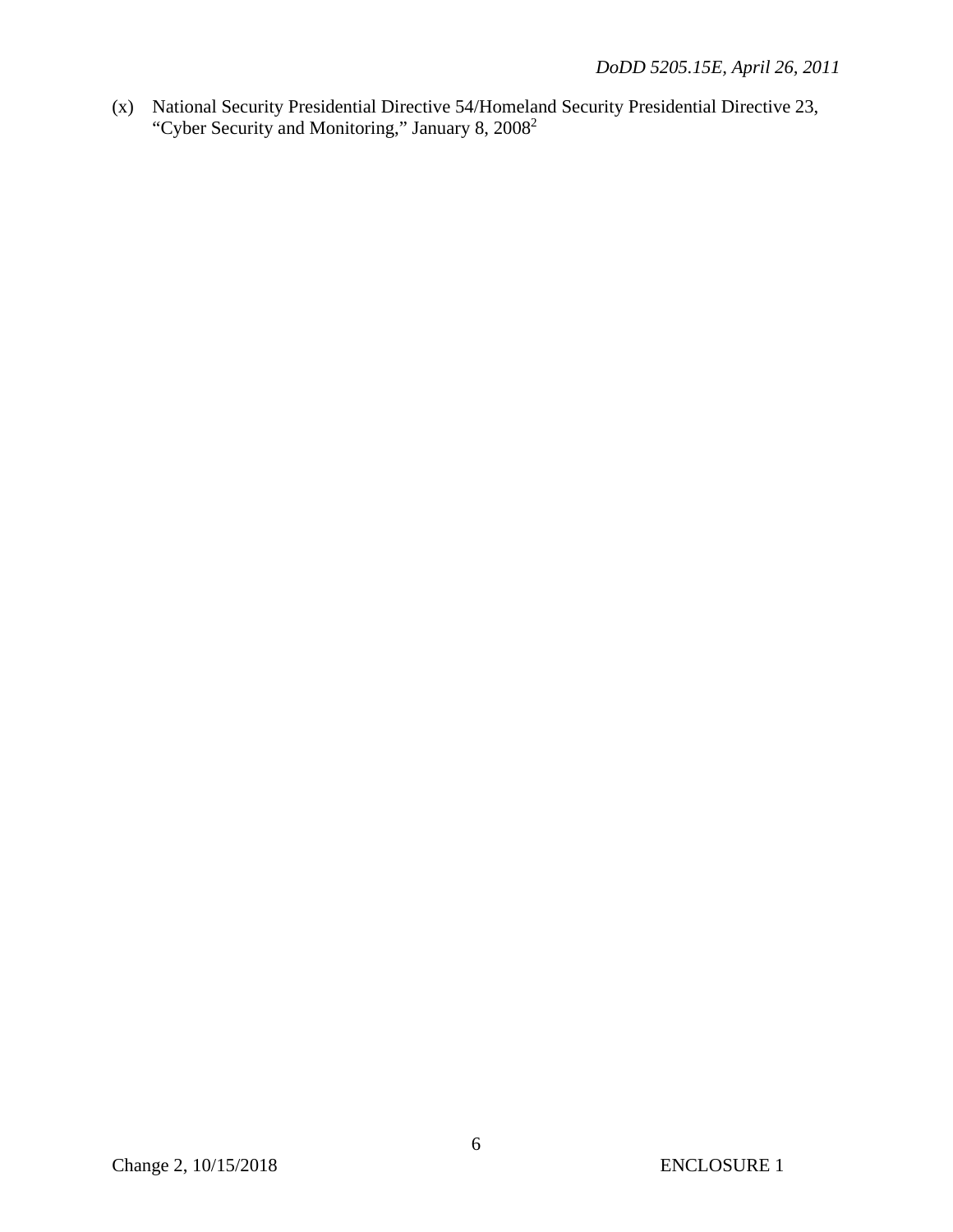#### ENCLOSURE 2

## FORENSIC EXCOM

1. PURPOSE. The Forensic EXCOM shall oversee the implementation of this Directive and facilitate the coordination of forensic activities throughout DoD.

2. OBJECTIVES. The objectives of the Forensic EXCOM are to:

a. Ensure that DoD maintains an enduring, holistic, global forensic capability that includes an expeditionary capacity, necessary reach back, appropriate forensic expertise, and the infrastructure needed to support the range of military operations.

 b. Address the evolving needs of DoD forensics to support the ROMO and encourage collaboration, coordination, and interoperability of forensic activities to modernize, streamline, and integrate forensic activities across DoD.

c. Reduce the cost of forensic-related military and business operations and enhance the use of current resources that maximize value and manage risk.

 d. Identify responsible stakeholders for developing, sourcing, and executing forensic-related requirements.

3. MEMBERSHIP. The Forensic EXCOM shall be chaired by the USD(AT&L) or a designated representative. Its membership shall consist of one senior general or flag officer or civilian equivalent from each of the DoD Components that provide or require forensic capabilities and support, as well as those making strategic management decisions related to forensic activities.

4. FUNCTIONS. The Forensic EXCOM shall advise and assist the USD(AT&L) in making key strategic management decisions relating to forensic activities and serve as a forum to:

a. Coordinate and integrate strategic-level forensic activities within DoD.

b. Develop strategic-level forensics policy and set programmatic priorities.

 c. Develop clear, objective-associated performance measures and monitor progress toward fulfilling the objectives set forth in this Directive.

d. Monitor DFE initiatives and programs to avoid unnecessary duplication of effort.

e. Recommend changes or additions to the assignment of authorities and responsibilities within the DFE.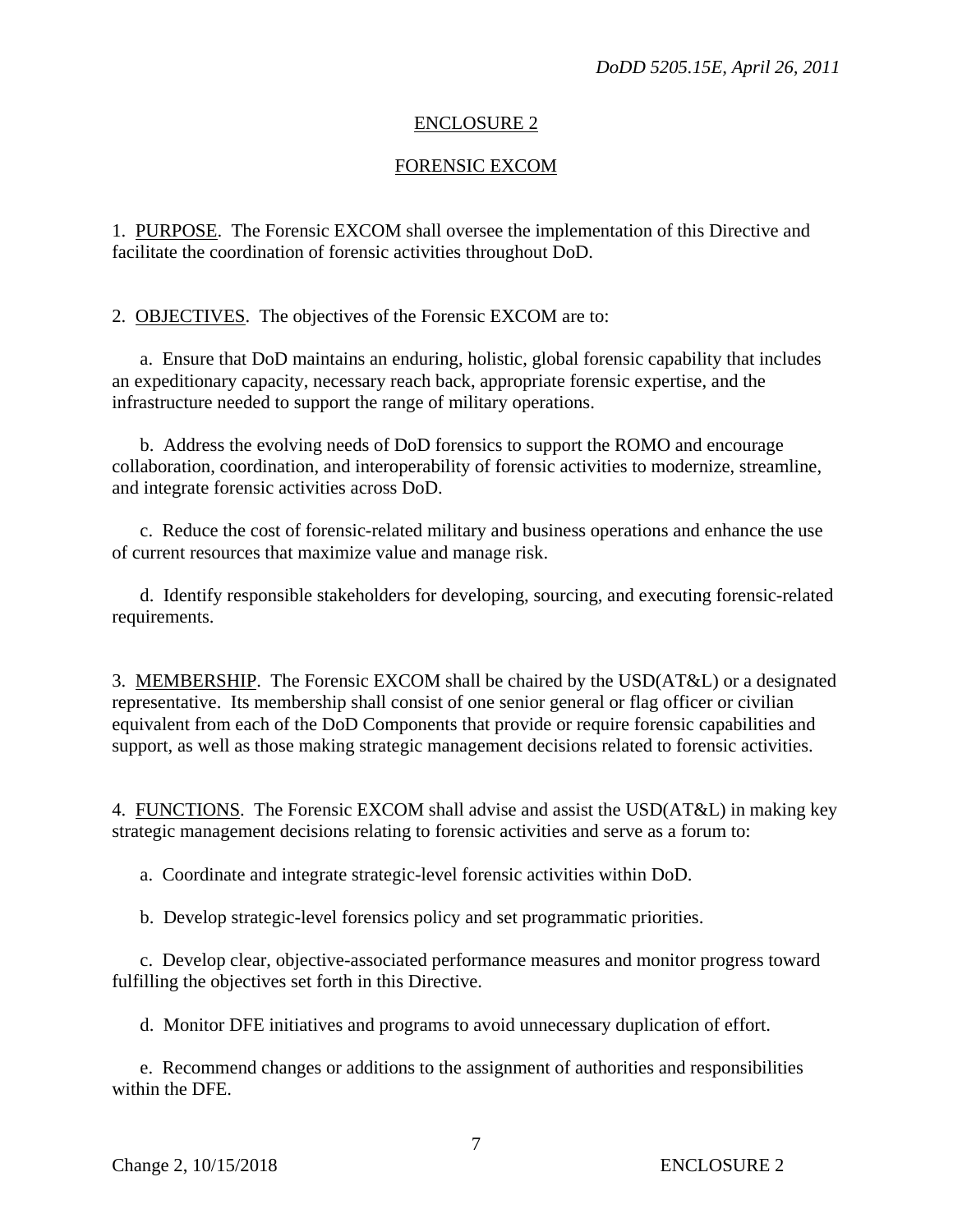## 5. RELATIONSHIPS

a. The Chair shall preside over meetings and shall seek the consensus of committee members. If resolution or consensus cannot be achieved, the Chair shall serve as the final decision maker except with respect to matters for which primary responsibility is assigned to another PSA.

 b. The Chair may invite full or part-time Federal officers or employees from non-DoD organizations to serve as temporary or full time members as the need arises. Invitees that are private citizens or representatives from the private sector or non-profit organizations may not exercise member-like privileges (participating in deliberations and voting specifically) and are limited to providing his or her individual opinion on technical or expert information to aid in the deliberation of the membership.

 c. The members shall work closely with the Chair to manage the priorities, plans, programs, and schedules for work to be jointly accomplished by the DoD Components.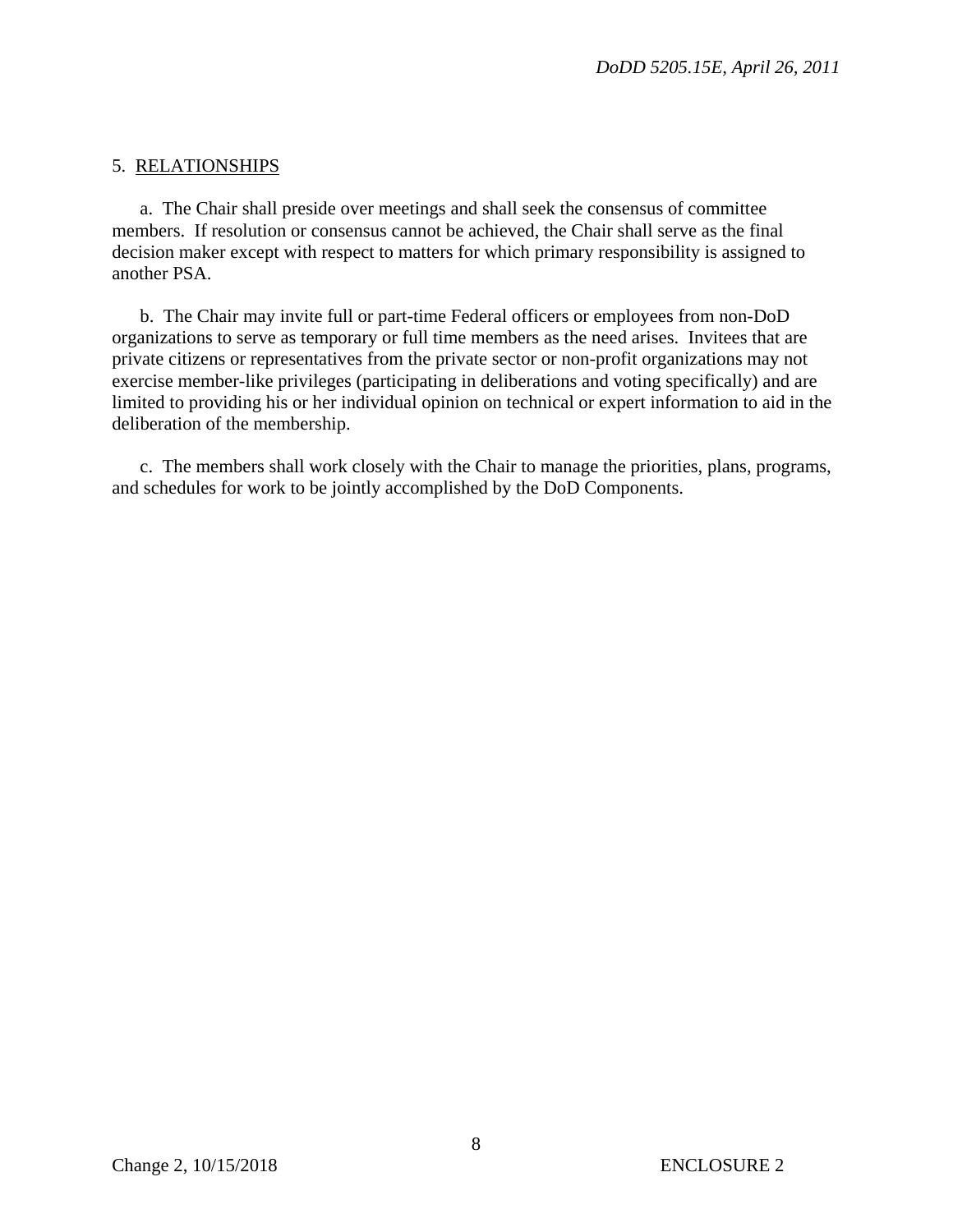#### ENCLOSURE 3

#### RESPONSIBILITIES

#### 1. USD(AT&L). The USD(AT&L) shall:

a. Execute the PSA authorities and responsibilities for the DFE pursuant to Reference (c).

 b. In coordination with the members of the Forensic EXCOM, establish the programs and policies of the DFE.

 c. Appoint a Director for Defense Forensics to coordinate and synchronize forensic requirements, doctrine, policy, organization, training, material, logistics, architecture, standards, and funding. The Director for Defense Forensics will be the representative for DoD on forensicrelated matters with other U.S. Government (USG) agencies and international entities as appropriate.

d. Oversee the activities of the DoD EAs for Forensics and D/MM Forensics in their functional areas of responsibility.

e. Review the adequacy of forensic-related acquisition programs and associated budget submissions to ensure they meet DFE program requirements and objectives.

f. Serve as the Chair of the Forensic EXCOM (or designate an alternate), provide administrative support as needed for its effective operation and establish working groups to address issues and make recommendations as needed.

 g. Serve as the senior point of contact with other USG agencies and international entities on forensic capabilities unless otherwise assigned.

 h. Coordinate with the Under Secretary of Defense for Intelligence (USD(I)) on forensic programs, activities, and agreements that may affect intelligence-related authorities and missions.

 i. Coordinate and synchronize forensic research, development, test, and evaluation (RDT&E) efforts among DoD Components and USG agencies that contribute to the DFE.

 j. Coordinate and publish a DFE strategic plan, supported by a communications outreach plan.

 k. Coordinate with the DoD Chief Information Officer (DoD CIO) on programs, policies, and activities pertaining to D/MM forensics.

 l. Unless otherwise assigned, establish and maintain forensic information-sharing agreements with non-DoD organizations.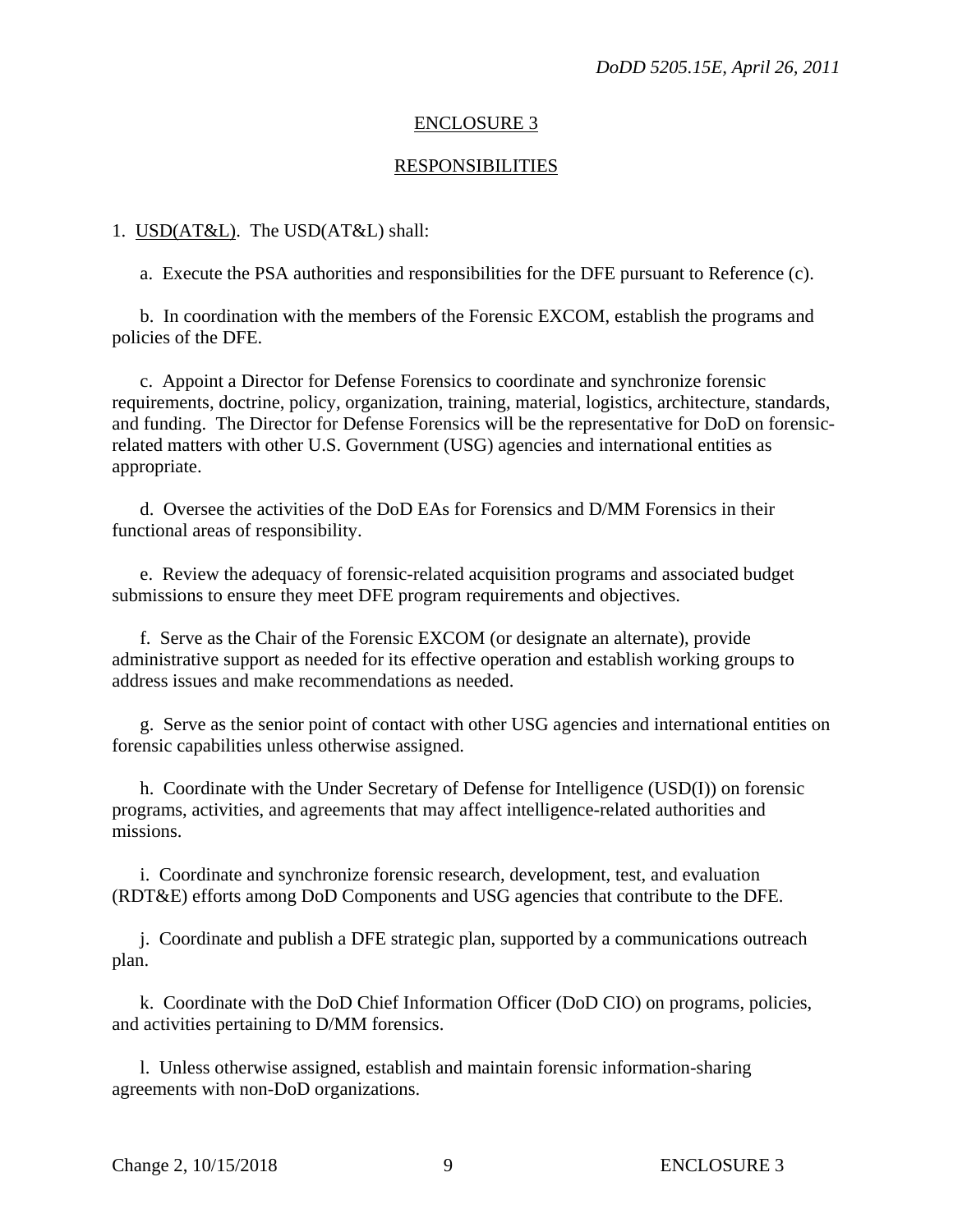m. Oversee the development and integration of the DFE architecture in accordance with the DoD Architecture Framework Version 2.02 (Reference (q)).

# 2. UNDER SECRETARY OF DEFENSE FOR POLICY (USD(P)). The USD(P) shall:

 a. Review and endorse interagency cooperation agreements for DoD forensic activities as appropriate and exercise the responsibilities prescribed in DoDD 5530.3 (Reference (r)) regarding international cooperative agreements.

 b. Serve as the principal advisor to the USD(AT&L) for personnel accounting and personnel recovery programs, activities, and agreements that may affect the DFE.

 c. Establish policy, monitor and evaluate program performance, and provide guidance with respect to all DoD DFE activities related to efforts to account for personnel unaccounted for pursuant to DoDD 2310.07 (Reference (s)).

## 3. UNDER SECRETARY OF DEFENSE FOR PERSONNEL AND READINESS  $(USD(P&R))$ . The  $USD(P&R)$  shall:

a. Serve as the principal advisor to the USD(AT&L) on forensic medicine disciplines.

b. Participate in forensic committees when issues related to human capital management are addressed.

 c. Coordinate with the appropriate Functional Community Manager, pursuant to Volume 250 of DoDI 1400.25 (Reference (t)), on civilian human capital management planning issues, including those dealing with the civilian expeditionary workforce.

 d. Establish policy, monitor and evaluate program performance and provide guidance with respect to all DoD DFE activities related to forensic medicine disciplines.

4. USD(I). The USD(I) shall:

a. Serve as the principal advisor to the USD(AT&L) on intelligence activities affecting the DFE.

 b. Direct policy development and implementation for the application of forensics to defense intelligence, counterintelligence, and established security requirements, as needed.

 c. Establish and oversee all Defense Intelligence Component plans, programs, and budgets that support the intelligence requirements of the DFE; disseminate implementing guidance for intelligence programs and activities to support forensics.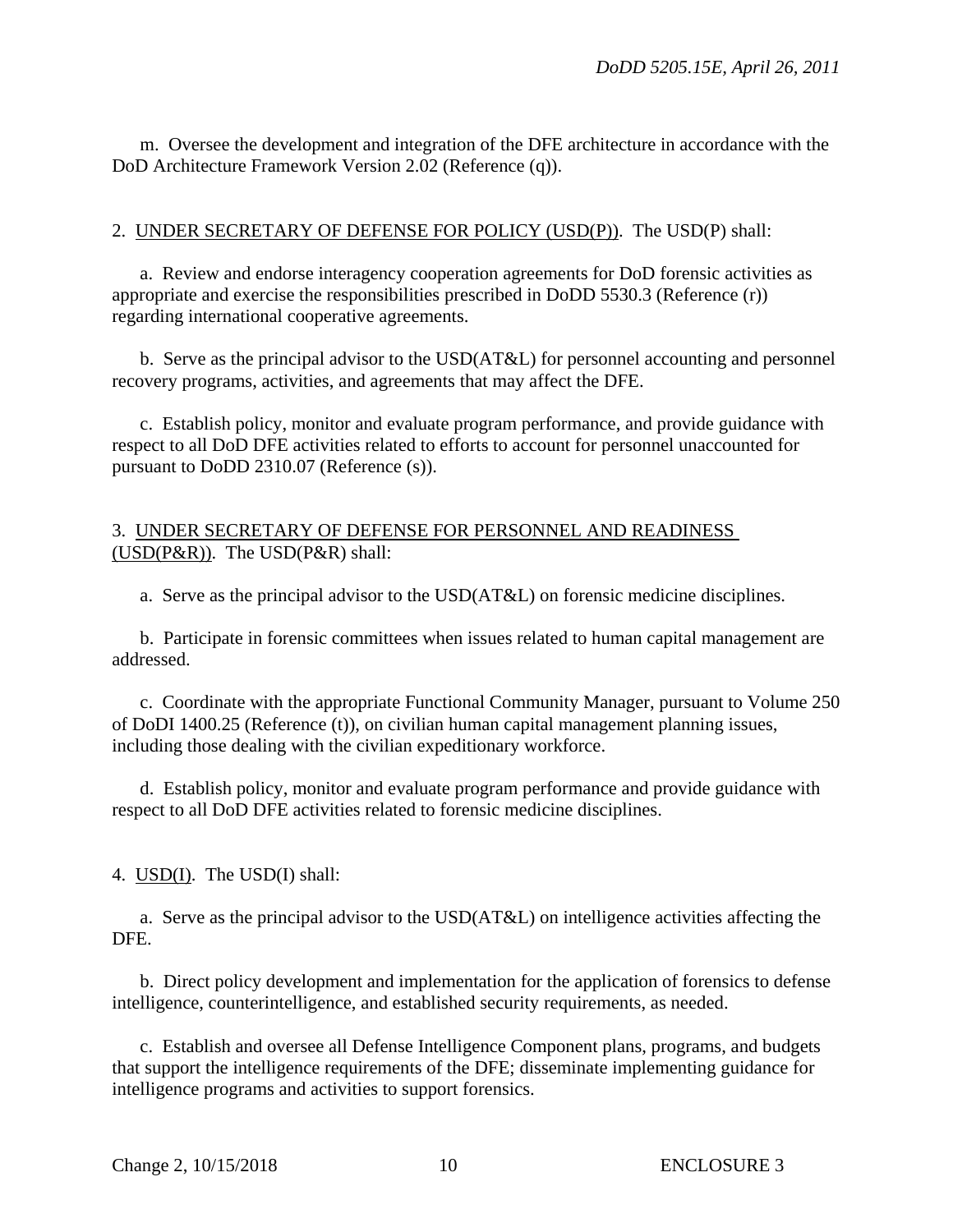d. In conjunction with the DoD CIO, ensure that forensic-derived intelligence information is accessible through an intelligence-sharing environment to tactical and operational users as well as the USG-wide intelligence, counterintelligence, foreign intelligence, and security communities as appropriate under existing policy and statutes.

 e. Coordinate with the USD(AT&L) on intelligence programs, activities, and agreements that may affect the DFE.

5. DIRECTOR, DIA. The Director, DIA, under the authority, direction, and control of the USD(I), and in addition to the responsibilities in section 9 of this enclosure, shall:

a. Serve as the intelligence lead for forensic activities and programs.

 b. Coordinate with the DoD EAs for Forensics and D/MM Forensics on intelligence activities and programs that may affect forensic-related authorities and missions.

c. Establish and coordinate intelligence-related forensic mission area applications among the Defense Intelligence Component and DoD EAs for Forensics and D/MM Forensics.

 d. Propose implementing guidance for the USD(I) directing the application of forensic resources to support intelligence, collection, processing, analysis, and production in partnership with other Defense Intelligence Components.

e. Develop joint intelligence doctrine for intelligence-related forensics functions.

 f. Coordinate with the other members of the Forensic EXCOM to establish, incorporate, and maintain intelligence-sharing agreements related to forensics with foreign partners, as appropriate.

 g. Provide intelligence-related training and professional certification activities that support the DFE.

 h. Program and budget for expeditionary forensic laboratory capability to support intelligence requirements not otherwise provided by the DoD EAs for Forensics and D/MM Forensics.

 i. Develop, maintain, and publish the forensics security classification guide for the DoD. Nothing in the forensic security classification guide will supersede existing classification guides pertaining to forensic products produced by the DoD community.

 j. Develop, maintain, and publish a list of existing and potential security threats to DoD forensic technologies and systems.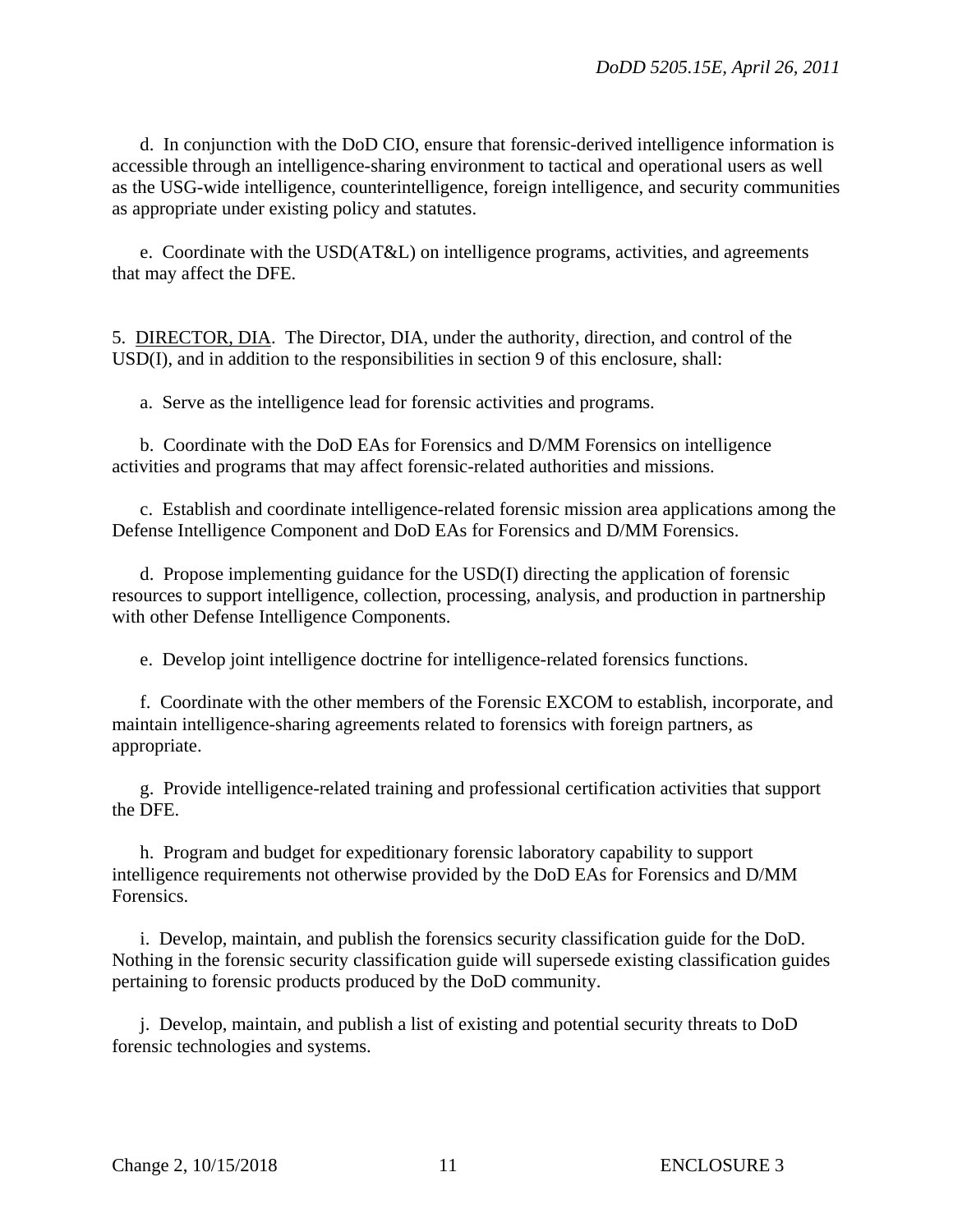6. DoD CIO. The DoD CIO shall:

 a. Provide policy oversight and guidance for information systems and networks necessary to support the DFE.

 b. Coordinate with the USD(AT&L) on programs, policies, and activities pertaining to the DoD Cyber Crime Center, as they relate to the DFE, pursuant to Reference (e).

7. DIRECTOR, DEFENSE INFORMATION SYSTEM AGENCY (DISA). The Director, DISA, under the authority, direction, and control of the DoD CIO and in addition to the responsibilities in section 8 of this enclosure, shall provide engineering and technical support to the EAs as they establish and maintain their required forensics information management systems.

8. IG, DoD. The IG, DoD, in addition to the responsibilities in section 9 of this enclosure, shall:

a. Serve as the principal advisor to the Chair of the Forensic EXCOM on matters related to DoD criminal investigation programs.

 b. Establish policy, monitor and evaluate program performance, and provide guidance with respect to all DoD DFE activities related to criminal investigation programs pursuant to DoDD 5106.01 (Reference (u)) and DoDI 5525.07 (Reference (v)).

9. HEADS OF THE DoD COMPONENTS. The Heads of DoD Components shall:

 a. Consult and coordinate with the USD(AT&L) on the establishment of programs and development of policies affecting the DFE.

b. Designate representatives to participate in the Forensic EXCOM pursuant to section 4 of Enclosure 2.

 c. Coordinate and integrate strategies, concepts, capabilities, and requirements regarding forensic matters within the framework of the Forensic EXCOM to meet forensic requirements and to prevent unnecessary duplication of forensic activities.

 d. Formulate and execute forensic program elements for forensic activities in respective budgets.

 e. Field forensics capabilities to meet warfighter needs in accordance with the established strategic-level policy and programmatic priorities.

f. Negotiate and resolve forensics issues on behalf of their Components.

g. Ensure DFE activities are incorporated into Military Service exercises.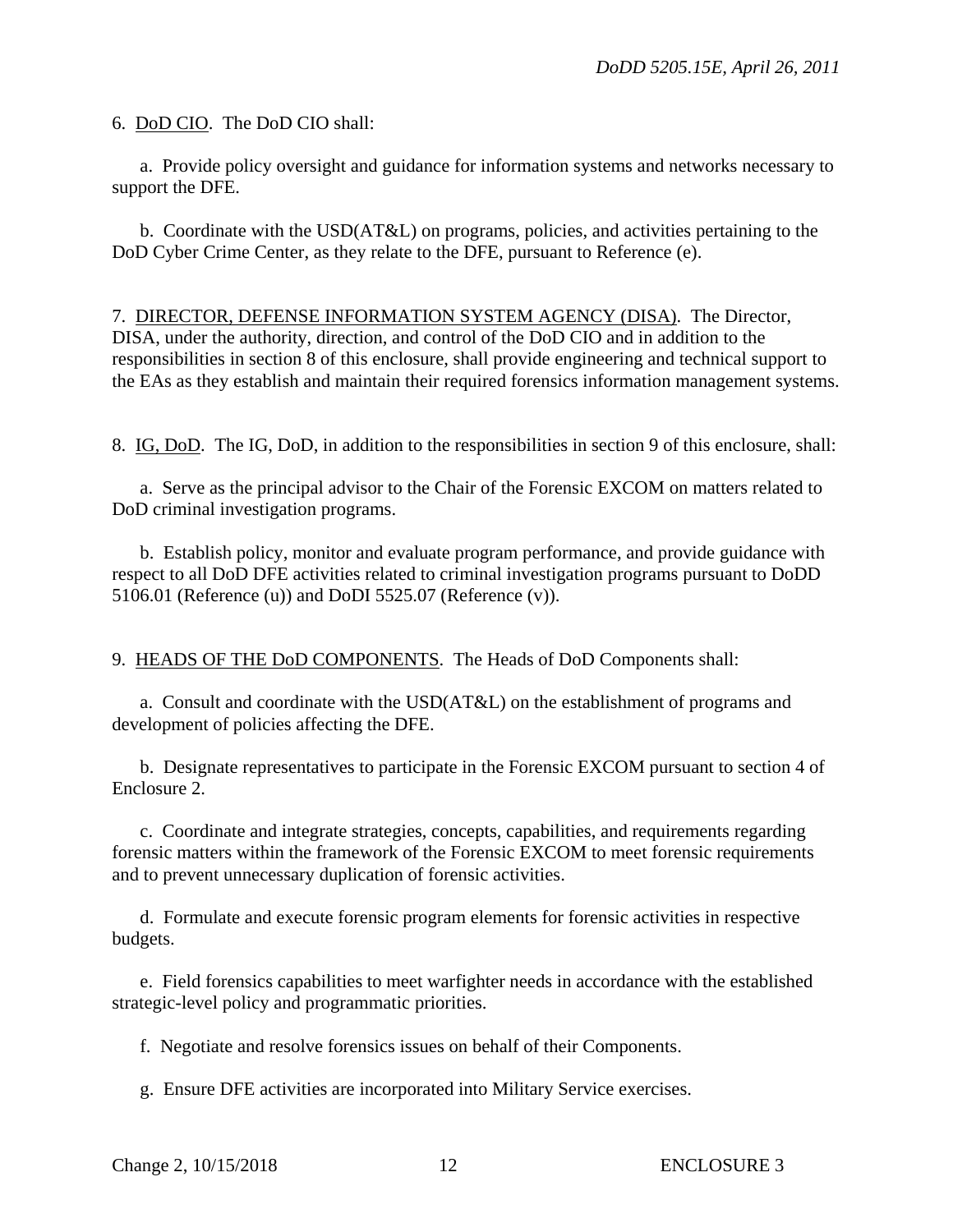h. Comply with standards, processes, and procedures established by the DoD EAs for Forensics and D/MM Forensics as appropriate.

 i. Ensure that Component-level forensic training programs are developed, implemented, and validated in coordination with the DoD EAs for Forensics or D/MM Forensics, as appropriate.

10. SECRETARY OF THE ARMY. The Secretary of the Army, in addition to the responsibilities in section 9 of this enclosure, shall serve as the DoD EA for Forensics for all forensic disciplines specified by paragraph 1.d. above the signature of this Directive, and in that capacity shall, for the forensic disciplines under his or her purview:

 a. Execute DoD EA responsibilities in accordance with applicable law, Reference (c), and this Directive.

b. Coordinate with the Heads of the DoD Components to:

(1) Execute the responsibilities and activities assigned in this Directive.

 (2) Program for and budget sufficient resources to support common forensic requirements for the forensic disciplines for which the Secretary of the Army is the DoD EA.

 (3) Ensure that traditional and battlefield (including expeditionary and reach-back) forensic capabilities are planned, programmed, budgeted, and provided to support the JFCs.

 (4) Establish appropriate standards, processes, and procedures for the forensic disciplines for which the Secretary of the Army is the DoD EA.

 (5) Establish and maintain training, professional certification, and RDT&E programs for the forensics disciplines for which the Secretary of the Army is the DoD EA.

 (6) Develop and maintain the DFE architecture pursuant to Reference (q) for the forensic disciplines for which the Secretary of the Army is the DoD EA.

 c. Coordinate with the Director, DIA, on forensic activities and programs that may affect intelligence-related authorities and missions.

 d. Designate a DoD Center of Excellence to promote collaboration and the application of best practices for those forensics disciplines for which the Secretary of the Army is the DoD EA and ensure they:

(1) Develop appropriate standards, processes, and procedures.

 (2) Develop and maintain examiner training and professional certification, and laboratory accreditation.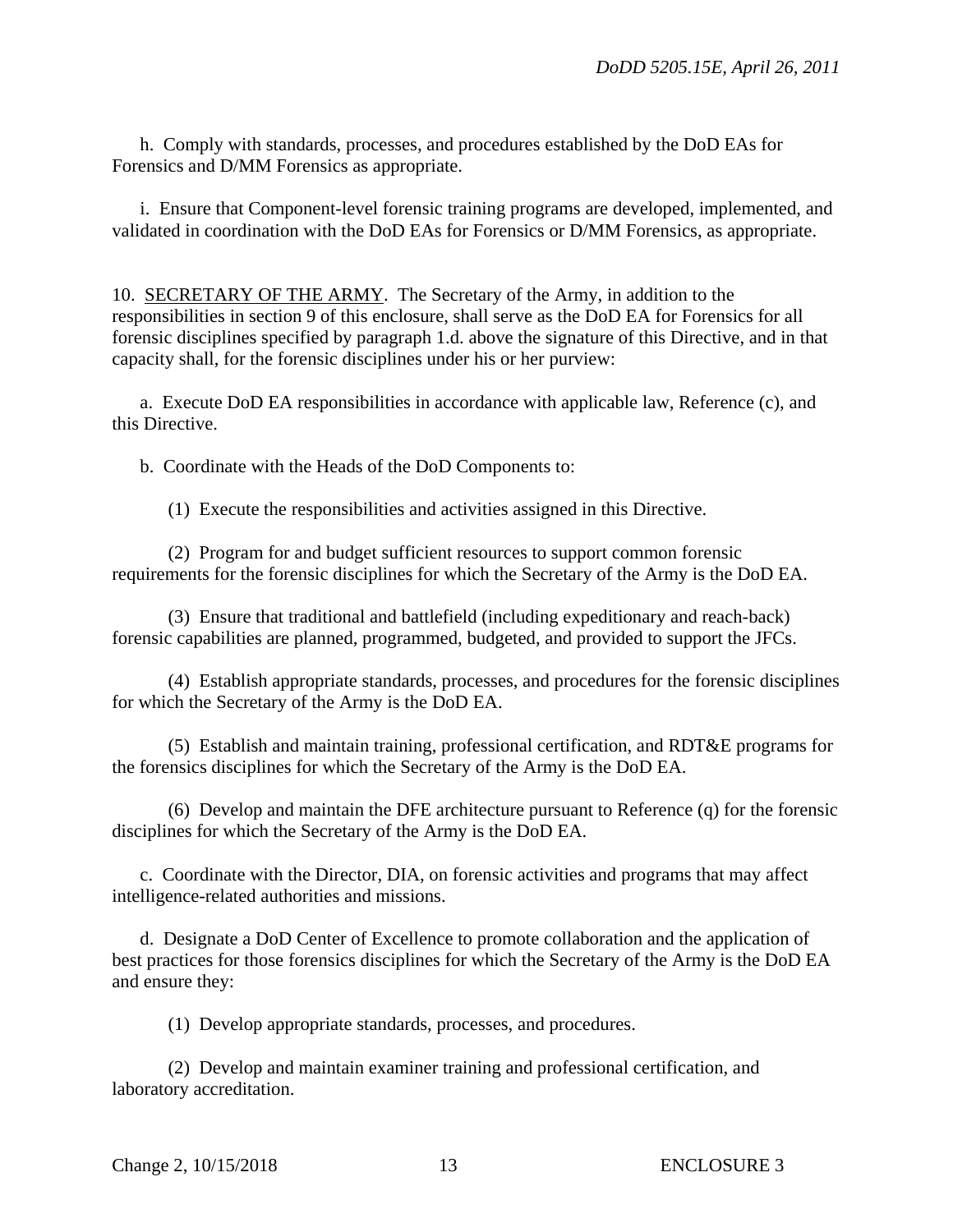(3) Provide integration of joint operational RDT&E of new forensics capabilities to the DoD Components in support of the JFC.

 e. Develop and maintain continuity of operations and disaster recovery plans for forensicrelated missions and capabilities for which the Secretary of the Army is the DoD EA.

 f. Establish and maintain DoD authoritative data repositories and/or develop guidelines to interface with existing authoritative data repositories for those forensic disciplines for which the Secretary of the Army is the DoD EA. Ensure data within these repositories is accessible to strategic, operational, and tactical users across security domains.

 g. Provide forensic support to the Department of Justice (DOJ) in support of DoD responsibilities pursuant to Annex II to National Security Presidential Decision Directive 46/Homeland Security Presidential Directive 15 (Reference (w)).

 h. Establish and maintain forensic information-sharing agreements within the DoD for those forensic disciplines for which the Secretary of the Army is the DoD EA.

i. Establish and maintain a defense forensics information-sharing capability to support the forensic disciplines within the DFE for which the Secretary of the Army is the DoD EA. This capability will be hosted on the Defense Information Systems Network (DISN) and compliant with Federal and DoD CIO policies and guidance.

11. SECRETARY OF THE AIR FORCE. The Secretary of the Air Force, in addition to the responsibilities in section 9 of this enclosure, shall serve as the DoD EA for D/MM Forensics and in that capacity shall:

a. Execute DoD EA responsibilities in accordance with applicable law, Reference (c), and this Directive.

b. Coordinate with the Heads of the DoD Components to:

(1) Execute the responsibilities and activities assigned in this Directive.

 (2) Program for and budget sufficient resources to support common forensic requirements for those disciplines for which the Secretary of the Air Force is the DoD EA.

 (3) Establish appropriate standards, processes, and procedures for the forensic disciplines for which the Secretary of the Air Force is the DoD EA.

 (4) Establish and maintain training, professional certification, and RDT&E programs for the forensic disciplines for which the Secretary of the Air Force is the DoD EA.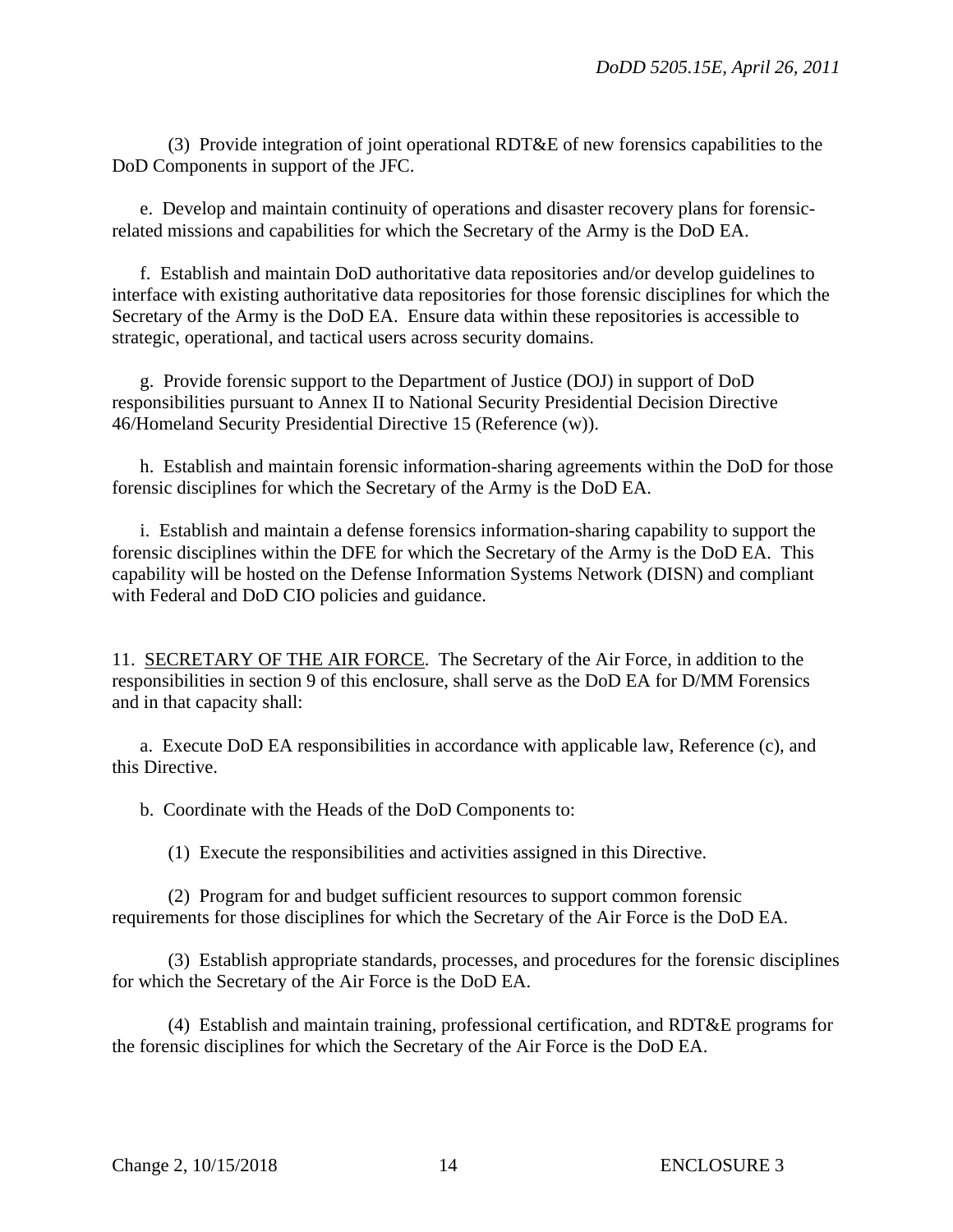(5) Develop and maintain the DFE architecture pursuant to Reference (q) for the forensic disciplines for which the Secretary of the Air Force is the DoD EA.

 c. Coordinate with the Director, DIA, on forensic activities and programs that may affect intelligence-related authorities and missions.

 d. Designate a Center of Excellence to promote collaboration and the application of best practices for those forensics disciplines for which the Secretary of the Air Force is the EA and ensure they:

(1) Develop appropriate standards, processes, and procedures.

 (2) Develop and maintain examiner training and professional certification, and laboratory accreditation.

 (3) Provide integration of joint operational RDT&E of new forensics capabilities to the DoD Components in support of the JFC.

 e. Develop and maintain continuity of operations and disaster recovery plans for forensicrelated missions and capabilities for which the Secretary of the Air Force is the DoD EA.

 f. Establish and maintain DoD authoritative data repositories and/or develop guidelines to interface with existing authoritative data repositories for those forensic disciplines for which the Secretary of the Air Force is the DoD EA. Ensure data within these repositories is accessible to strategic, operational, and tactical users across security domains.

 g. Provide forensic support to the DOJ in support of DoD responsibilities pursuant to Reference (w).

 h. Establish and maintain forensics information-sharing agreements within DoD for those forensic disciplines for which the Secretary of the Air Force is the DoD EA.

i. Establish and maintain a defense forensics information-sharing capability to support D/MM forensics within the DFE. This capability shall be hosted on the DISN and compliant with Federal and DoD CIO policies and guidance.

j. Support DoD responsibilities pursuant to National Security Presidential Directive 54/ Homeland Security Presidential Directive 23 (Reference (x)).

12. CHAIRMAN OF THE JOINT CHIEFS OF STAFF. The Chairman of the Joint Chiefs of Staff, in addition to the responsibilities in section 9 of this enclosure, shall:

a. Review and assess the adequacy of forensic acquisition programs and budgets to support joint objectives and operational plans and ensure the integration of forensics into strategic and operational plans and training as applicable.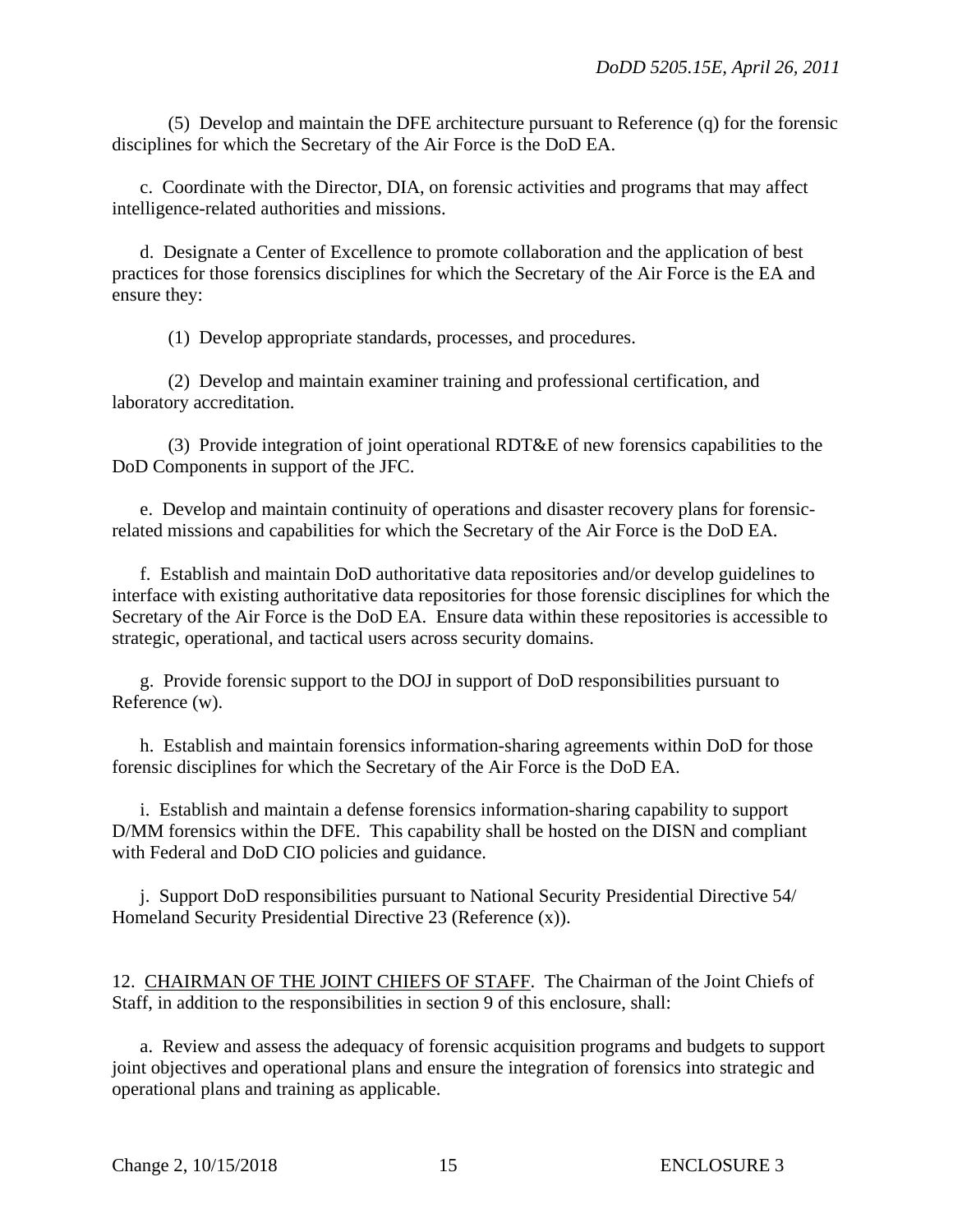b. Coordinate Combatant Commanders' requirements and arrangements associated with such requirements to the DoD EAs for Forensics or D/MM Forensics, as appropriate, in order to support and facilitate national military objectives across the ROMO.

c. Develop operational joint doctrine related to forensic capabilities.

d. Validate joint requirements for forensics capabilities for the joint force.

e. Coordinate theater-specific requirements for forensic capabilities.

f. Represent the forensics program interest of the Combatant Commanders.

 g. Coordinate with the Forensics EXCOM and the DoD EAs for Forensics or D/MM Forensics as appropriate to ensure the forensics capability supports National Military Strategy and Combatant Commander requirements.

13. COMMANDERS OF THE COMBATANT COMMANDS. The Commanders of the Combatant Commands, through the Chairman of the Joint Chiefs of Staff and in addition to the responsibilities in section 9 of this enclosure, shall:

 a. Identify, validate, and prioritize theater-specific requirements related to the DFE and submit them to the Joint Staff for coordination.

 b. Integrate appropriate aspects of the DFE into plans, policies, and joint force headquarters training and exercises.

c. Provide DFE lessons learned to the Joint Staff.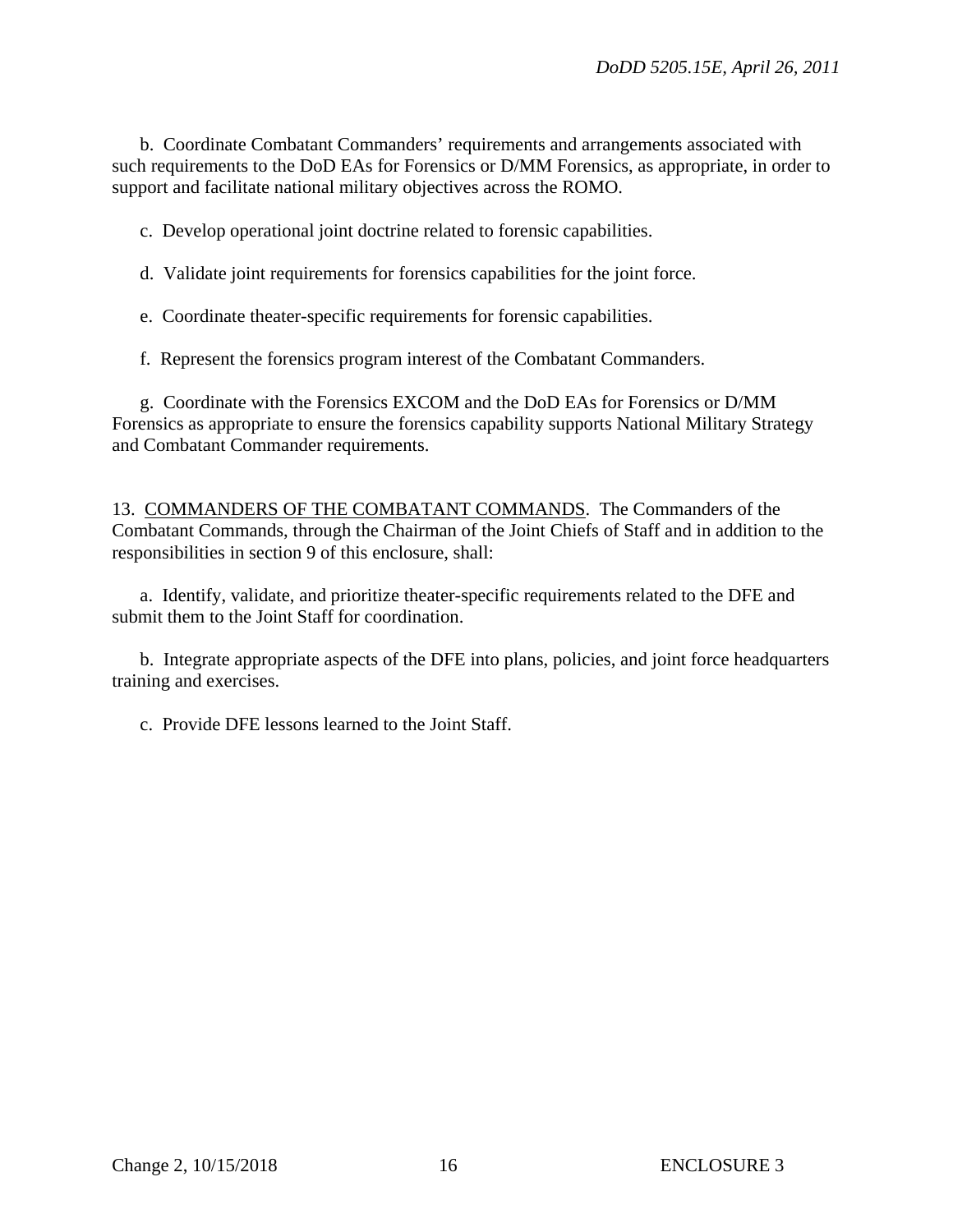# GLOSSARY

# PART I. ABBREVIATIONS AND ACRONYMS

| <b>DFE</b>    | DoD Forensics Enterprise                                              |
|---------------|-----------------------------------------------------------------------|
| <b>DIA</b>    | Defense Intelligence Agency                                           |
| <b>DISA</b>   | Defense Information System Agency                                     |
| <b>DISN</b>   | <b>Defense Information Systems Network</b>                            |
| D/MM          | digital and multimedia                                                |
| <b>DNA</b>    | deoxyribonucleic acid                                                 |
| DoD CIO       | DoD Chief Information Officer                                         |
| <b>DODD</b>   | DoD Directive                                                         |
| <b>DODI</b>   | DoD Instruction                                                       |
| <b>DODM</b>   | DoD Manual                                                            |
| <b>DOJ</b>    | Department of Justice                                                 |
|               |                                                                       |
| EA            | <b>Executive Agent</b>                                                |
| <b>EXCOM</b>  | <b>Executive Committee</b>                                            |
|               |                                                                       |
| <b>IG DoD</b> | Inspector General of the Department of Defense                        |
|               |                                                                       |
| <b>JFC</b>    | joint force commander                                                 |
|               |                                                                       |
| <b>PSA</b>    | <b>Principal Staff Assistant</b>                                      |
|               |                                                                       |
| RDT&E         | research, development, test, and evaluation                           |
| <b>ROMO</b>   | range of military operations                                          |
|               |                                                                       |
| U.S.C.        | <b>United States Code</b>                                             |
| USD(AT&L)     | Under Secretary of Defense for Acquisition, Technology, and Logistics |
| USD(I)        | Under Secretary of Defense for Intelligence                           |
| USD(P)        | Under Secretary of Defense for Policy                                 |
| $USD(P\&R)$   | Under Secretary of Defense for Personnel and Readiness                |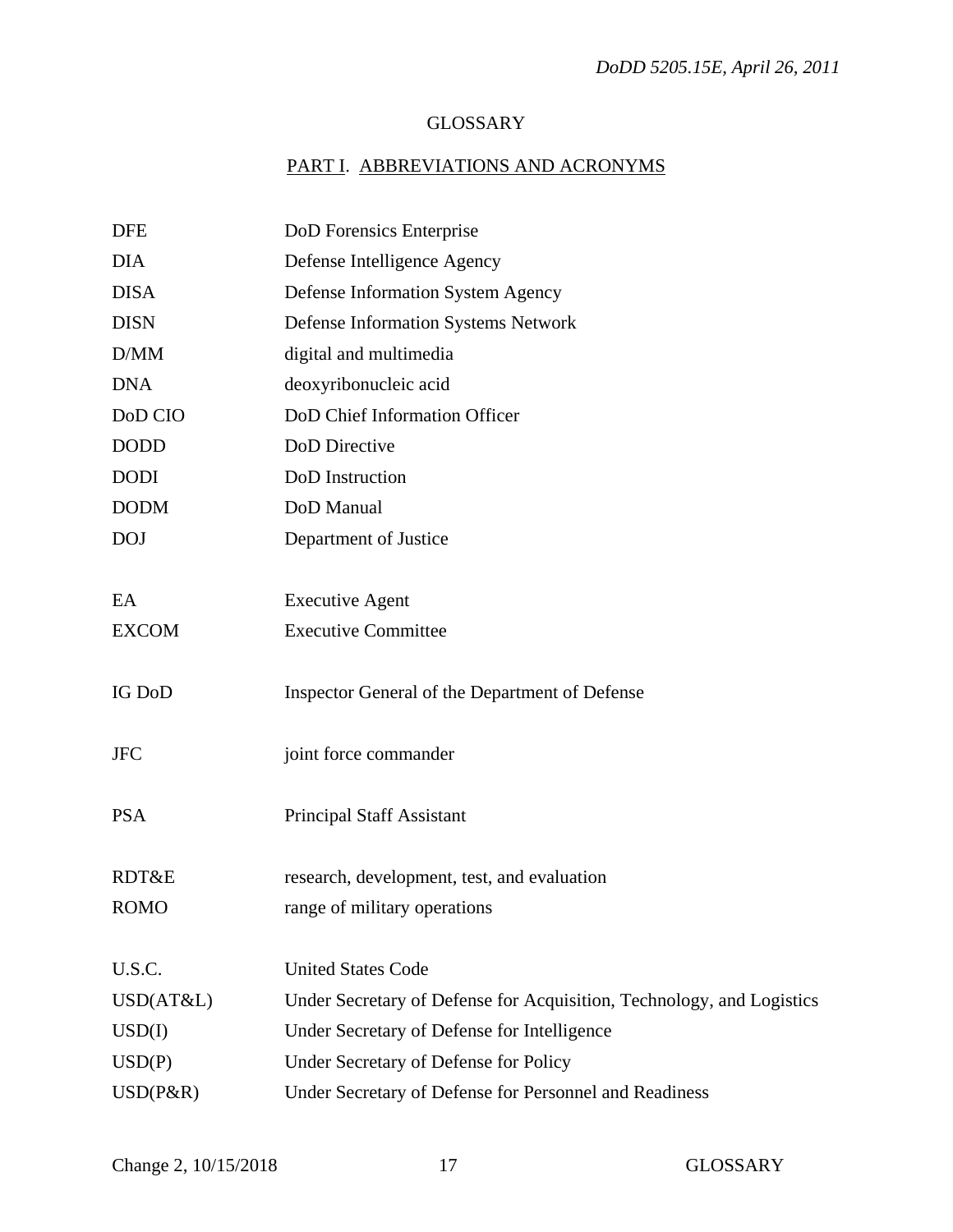USG United States Government

# PART II. DEFINITIONS

These terms and their definitions are for the purpose of this Directive.

authoritative data repository. The primary DoD-approved repository of information.

business operations. The policies, processes, information, and systems related to the end-to-end financial, logistical, facility management, human capital, acquisition, administrative, and other such functions of the DoD that support the warfighter.

DFE. The DoD resources, assets, and processes required to provide forensic capabilities in support of DoD operations*.* 

D/MM forensics. The application of computer science and investigative procedures involving the examination of D/MM material. D/MM forensics is derived from a combination of definitions as it applies across the spectrum of computer forensics, audio forensics, image analysis, and video analysis.

computer and electronic device forensics. A sub-discipline of D/MM forensics that involves the scientific examination, analysis, and/or evaluation of digital and electronic materials.

 audio forensics. A sub-discipline of D/MM forensics that involves the scientific examination, analysis, comparison, and/or evaluation of audio.

image analysis. A sub-discipline of D/MM forensics that involves the application of image science and domain expertise to examine and interpret the content of an image and/or the image itself.

 video analysis. A sub-discipline of D/MM forensics that involves the scientific examination, comparison, and/or evaluation of video.

forensic science (often shortened to forensics). The application of multidisciplinary scientific processes to establish facts.

multimedia. The use of different formats for presenting information to convey information and content that utilizes a combination of different content forms. The term can be used as a noun (a medium with multiple content forms) or as an adjective describing a medium as having multiple content forms. The term is used in contrast to media that only utilize traditional forms of printed or hand-produced material. Multimedia includes a combination of text, audio, still images, animation, video, and interactivity content forms, often packaged on compact disk-read only memory with links to the Internet.